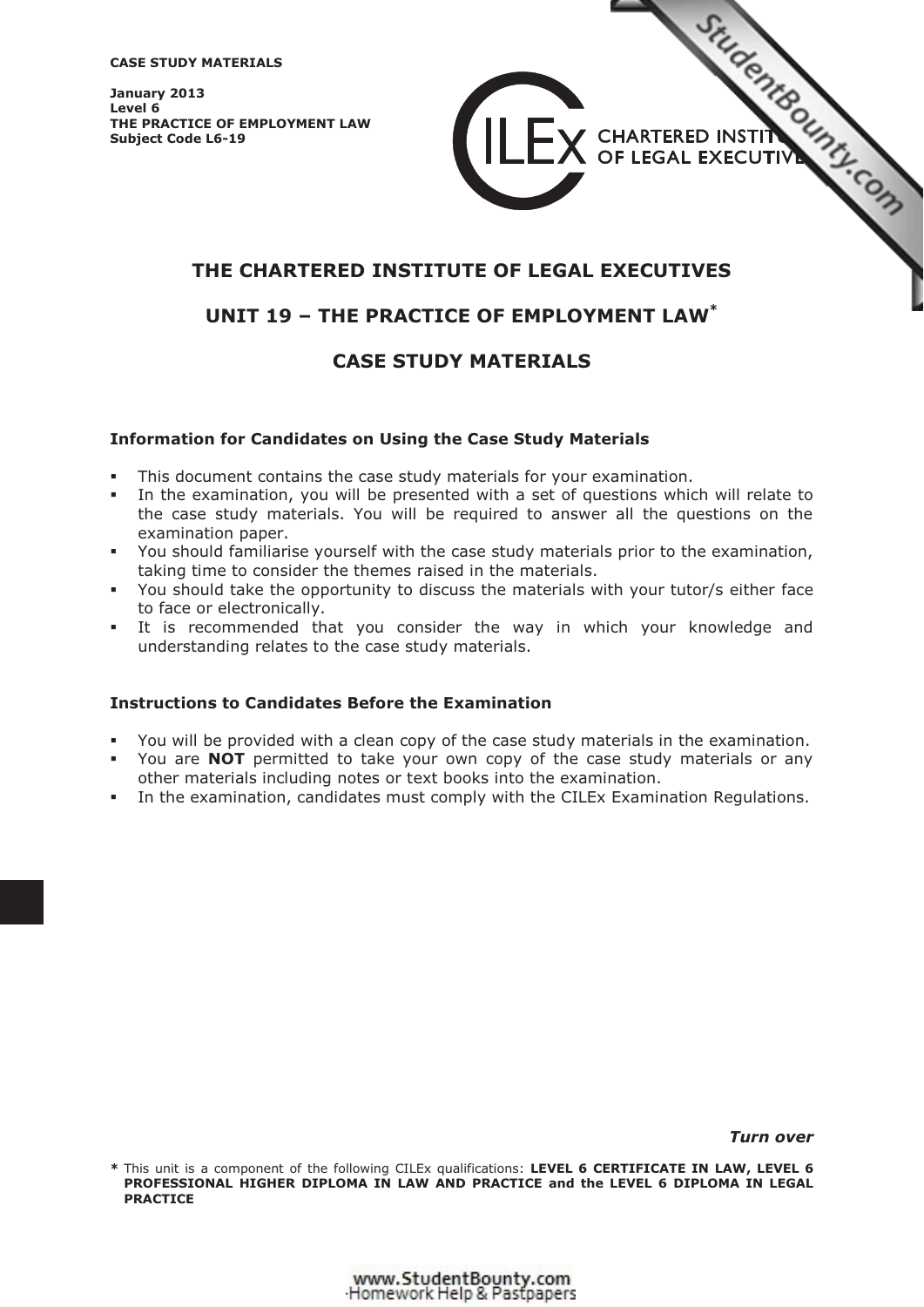# **ADVANCE INSTRUCTIONS TO CANDIDATES**

ADVANCE INSTRUCTIONS TO CANDIDATES<br>You are a trainee lawyer in the firm of Kempstons of The Manor House, Bedford, The firm deals with both employer and employee matters and your MK42 7AB. The firm deals with both employer and employee matters and your Supervising Fellow is Sheryl Warden. Your local County Court and Employment Tribunal are situated in Bedford.

There are a number of files which Sheryl requires you to [advise on and in some](http://www.studentbounty.com/)  instances draft appropriate documentation for her to check:

### **1. Maxime Pyro Products Ltd**

Simon Jaggard is the Managing Director of Maxime Pyro Products Ltd, a company which manufactures fireworks. Kempstons deal with all the company's legal issues. He has telephoned the firm and will require some advice (**Document 1**).

### **2. Saanvi Chander**

Saanvi Chander works for Johnson & Kimberly Training as a trainer, coaching middle management to improve their management techniques. She has worked for the business for the past eight months. The partners in the firm, Maria Johnson and Henry Kimberly, have started to find fault with everything that Saanvi has done and she has received a letter from Maria Johnson (**Document 2**). Saanvi has just found out that she is pregnant and does not think that the partners know.

### **3. Lotus Taxi Services Ltd**

Lotus Taxi Services Ltd is a new client which seeks to overhaul its current employment documentation. There is an email from David Simpson, the Managing Director of the company, to Sheryl Warden on the file (**Document 3**) and a copy of the company's current contract of employment for taxi drivers (**Document 4**).

### **4. Kate Peterson**

Kate Peterson worked as an accountant for Bhoola, Davis & Merydith Accountants LLP. She wishes to bring a claim against the partnership. There is an attendance note on file (**Document 5**).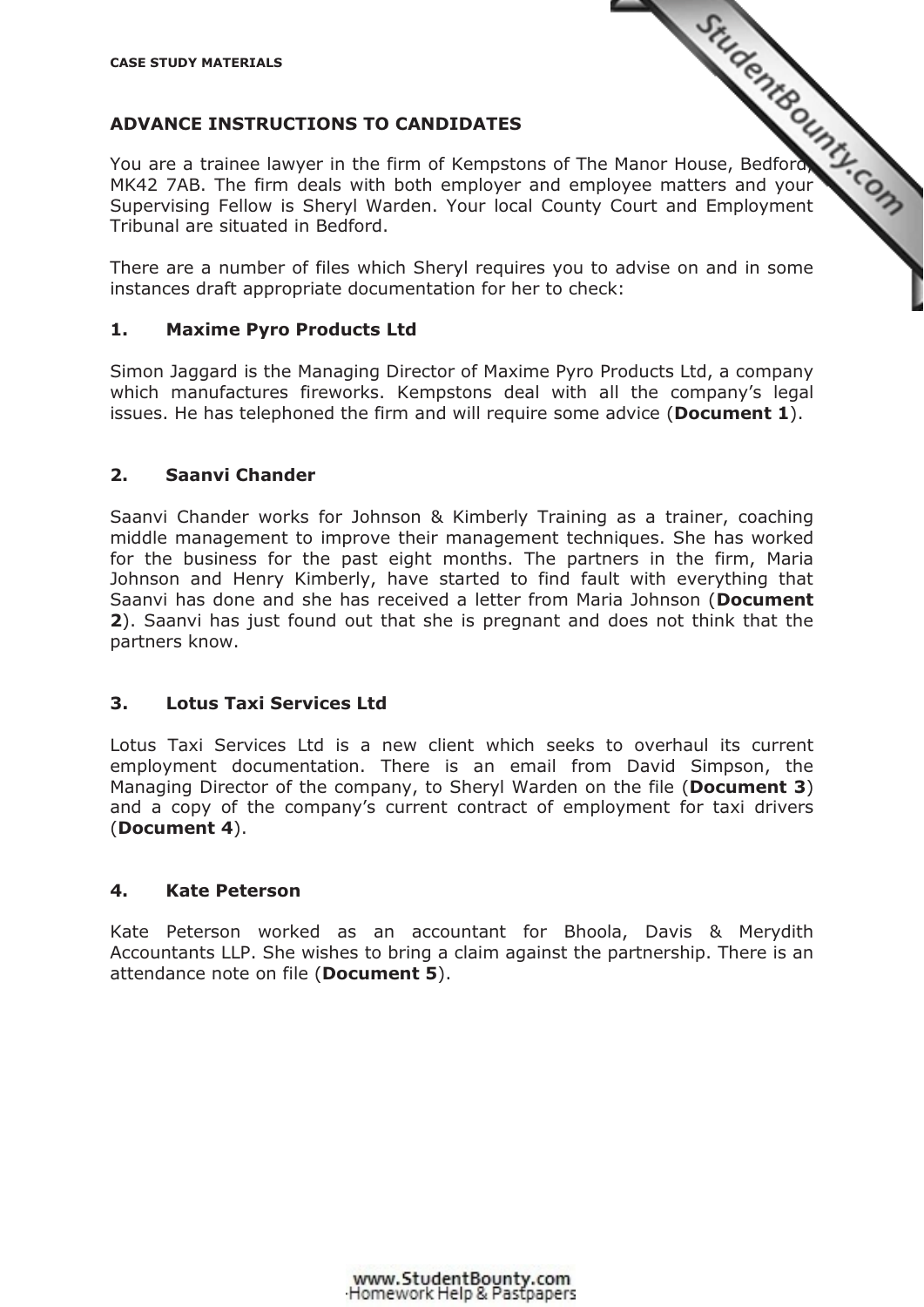### **Document 1**

| <b>CASE STUDY MATERIALS</b>                       | <b>Document 1</b>                                                                                            |  |
|---------------------------------------------------|--------------------------------------------------------------------------------------------------------------|--|
|                                                   | Telephone Message from Simon Jaggard for Sheryl Warden                                                       |  |
| Date:<br>For:<br><b>Taken by:</b><br>Re:<br>Time: | [Today's date]<br>Sheryl Warden<br>Helen Pollock<br>The Maxime Pyro Products Ltd File<br>Call taken at 09.20 |  |

Call from Simon Jaggard who explained he had seen She[ryl on the 13 November](http://www.studentbounty.com/)  2012.

He informed me that he forgot to tell Sheryl that he has an issue with one of his employees Agnieska Wirkus, who is Polish. She is constantly late and has had a fight with two other members of staff.

I looked at the file during the call and noted that the file relates to the sale of the business to Simply Bang Fireworks Ltd.

I informed him that Sheryl would contact him as soon as possible to update him on the way the matter was progressing and to advise on his employee issue.

*Turn over*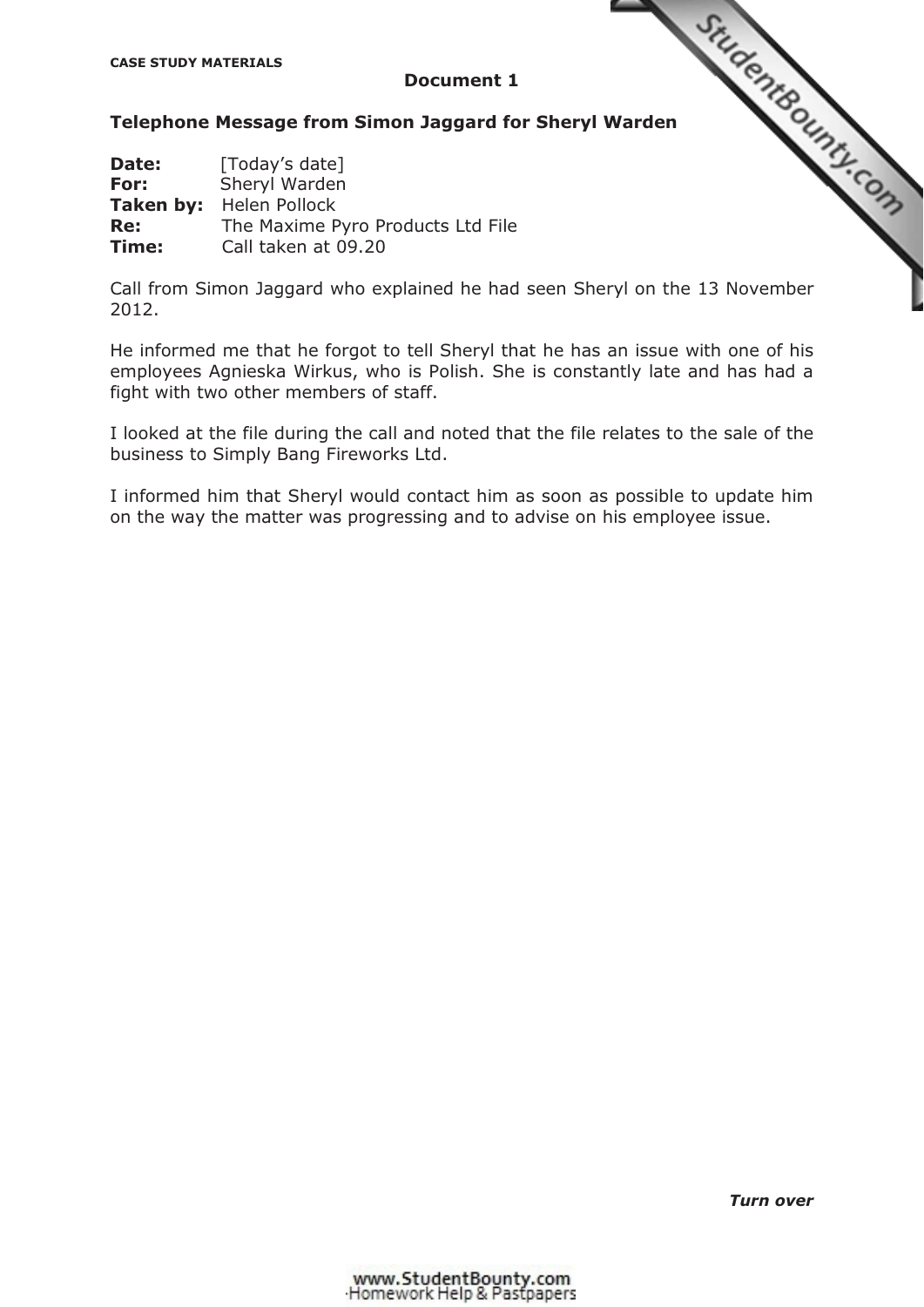**CASE STUDY MATERIALS** 

**Document 2**

**Letter from Maria Johnson to Saanvi Chander**

# Studenteounts.com **Johnson & Kimberly Training**

11 Royston Avenue Bedford MK12 5LB

[Date]

Saanvi Chander 14b Alexander Road Kempston Bedford MK13 3AS

Dear Saanvi

### **Re: Termination of Employment**

It is with great regret that I have to inform you that we are terminating your employment from today. We cannot continue to employ you in the current economic climate.

Can I remind you of your contractual responsibilities on the termination of your contract and wish you well in the future.

Yours sincerely

Maria Johnson

Maria Johnson BEd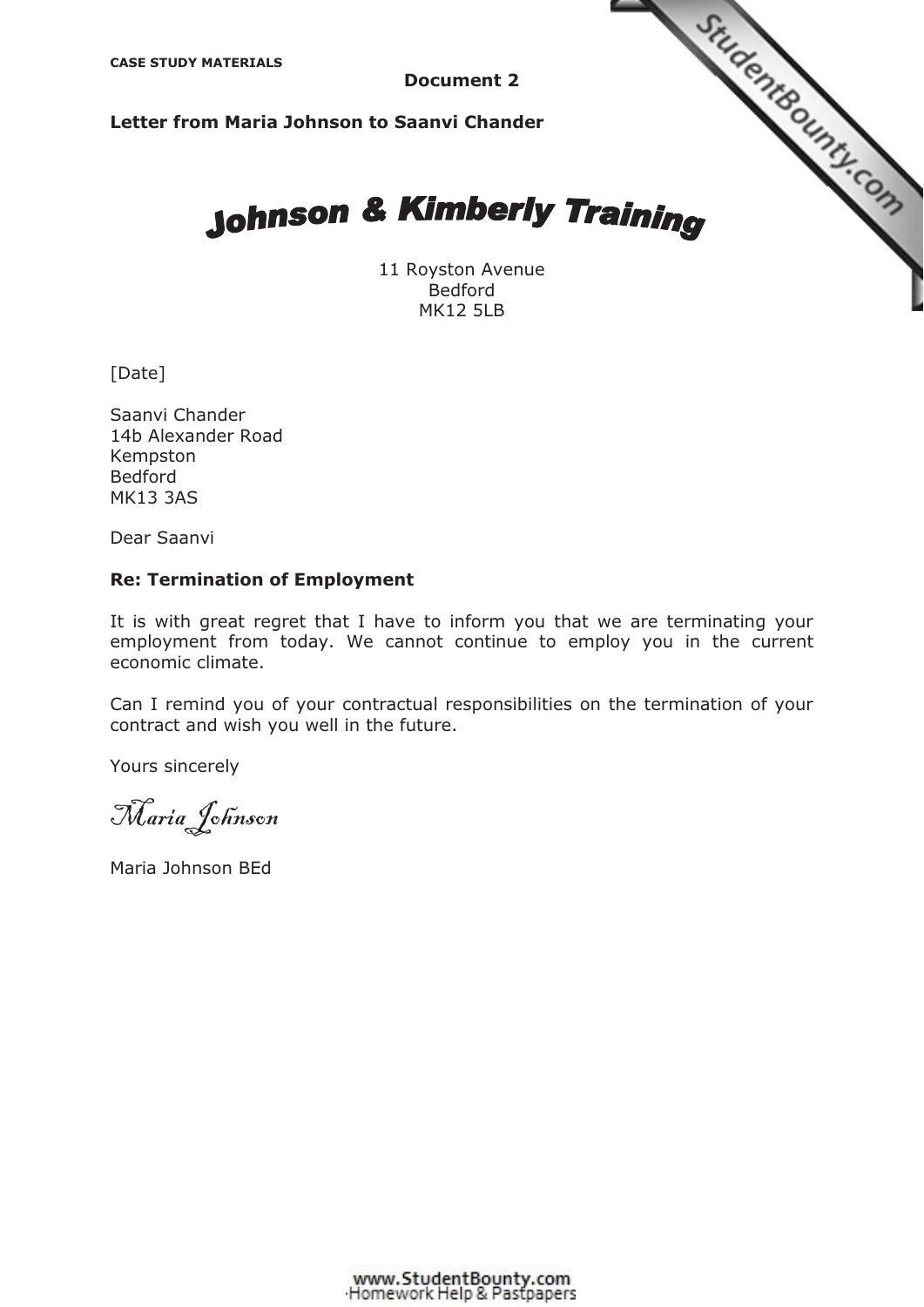### **CASE STUDY MATERIALS**

### **DOCUMENT 3**

### **Email from David Simpson to Sheryl Warden**

**To:** Sheryl.Warden@kempstons.org.uk

**From:** dsimpson@lotustaxi.co.uk

Sent: [Today's date]

**Subject:** Employment Matters

Dear Ms Warden

Further to our telephone conversation last Thursday, I confirm that the company wish your firm to act on our behalf in respect of the following:

- 1. Overhaul of our current contract of employment in respect of our taxi drivers (copy attached).
- 2. Preparation of appropriate policies relating to our office staff.
- 3. That the firm will deal with any employment issues that may arise over the next 12 months and specifically deal with the discrimination claim of Gary Montgomery.

I look forward to receiving your terms and conditions in due course.

Regards

David Simpson



*Turn over*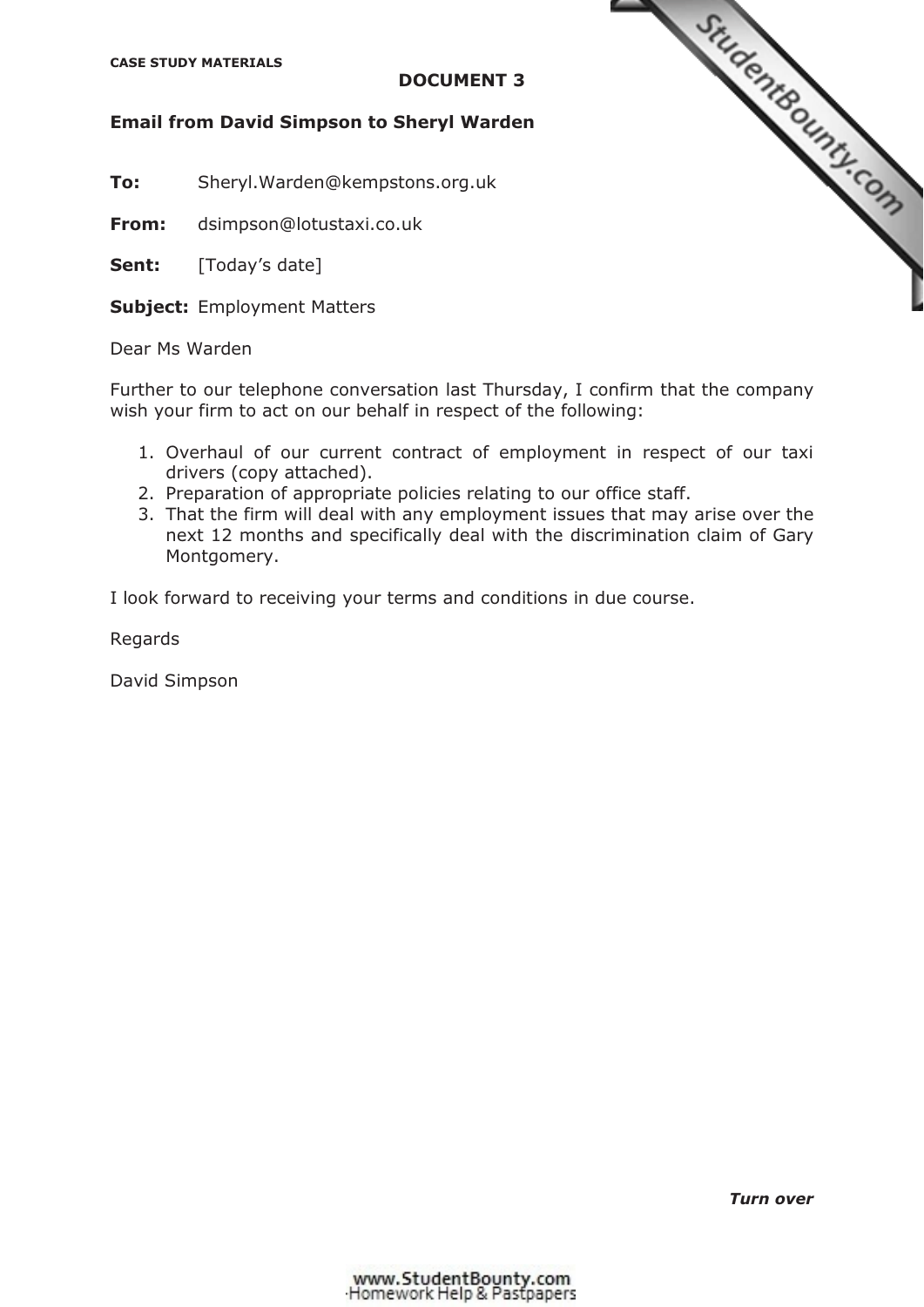# **DOCUMENT 4**

CASE STUDY MATERIALS<br>
DOCUMENT 4<br>
DRAFT CONTRACT OF Employment from Lotus Taxi Services Ltd<br>
DRAFT CONTRACT OF THE CONTRACT OF THE CONTRACT OF THE CONTRACT OF THE CONTRACT OF THE CONTRACT OF THE CONTRACT OF THE CONTRACT OF

### **Contract of employment**

**Employer's name:** Lotus Taxi Services Ltd

**Employee's name:** XXXXXXXXXXXXXXX

**Date of commencement of employment: XXXXXXXX** 

**Main place of work:** The Cabin, 43 High Street, Bedford, MK41 7LC

**Job title:** Taxi Driver

**Duties and responsibilities:** Drive a taxi supplied by Lotus Taxi Services Ltd and all associated responsibilities including, but not exclusively, picking up and dropping off customers, looking after the vehicle and ensuring that the car is full of petrol for each shift. The employee will be reimbursed for filling the vehicle with petrol.

**Hours of work:** The employee will work alternate shifts, six in the morning until six in the evening and six at night until six in the morning. This will be for four days/nights at a time with forty eight hours rest before starting the next shift.

Lateness: If you are late for your shift then 5% of your daily rate will be deducted.

**Salary:** You will receive £9.00 per hour. All tips received will be given to the employer.

**Pension:** The employee is entitled to a pension supplied by the employer, further details will be provided separately from this document.

**Holiday entitlement:** 10 days per year. Bank holidays are not included in the holiday entitlement and you will not be entitled to carry holiday over to the next year.

**Sick leave:** The employee is entitled to one month's sick leave on full pay after the employee has been employed for one year. Thereafter they will receive statutory sick pay.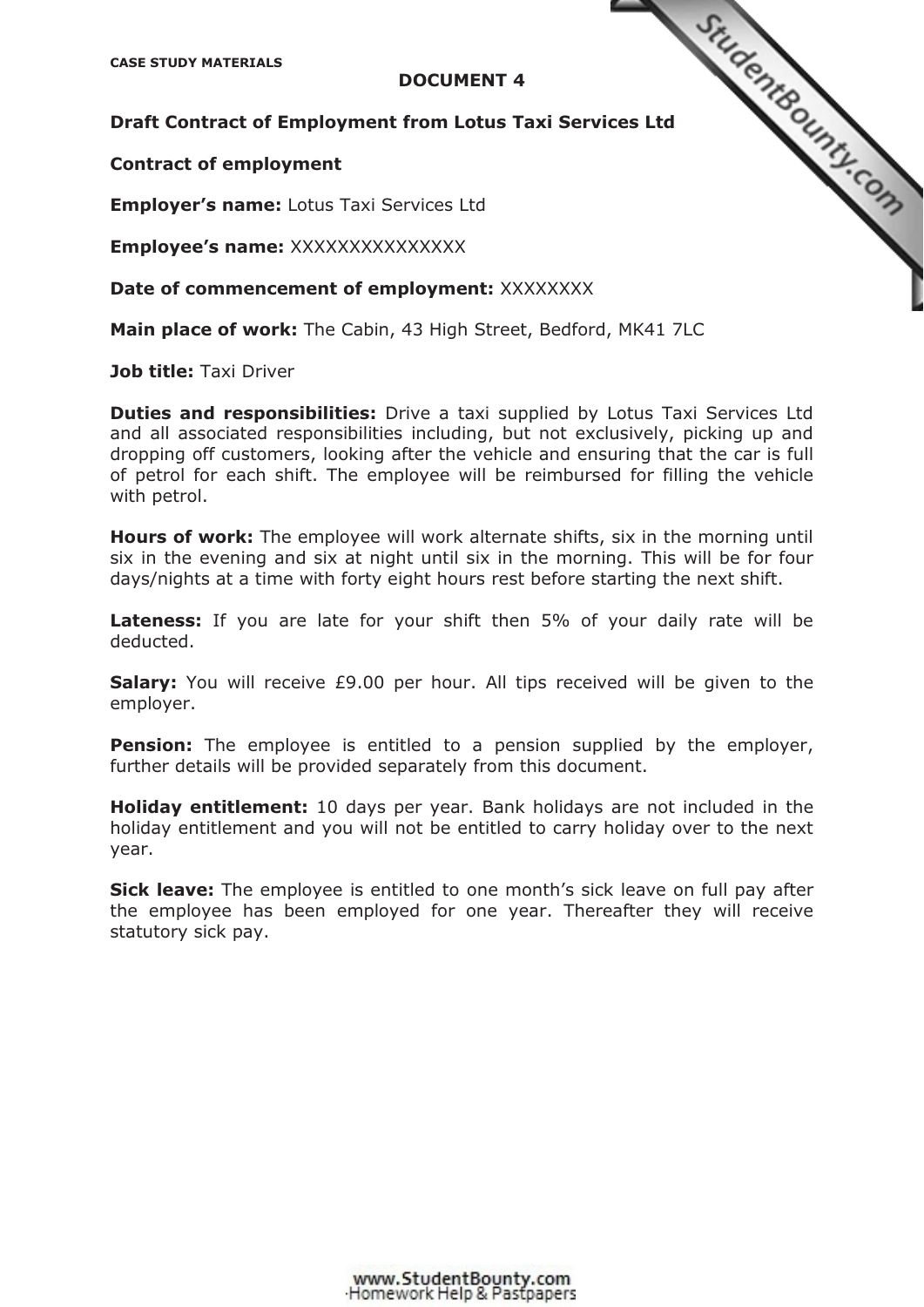### **DOCUMENT 5**

### **Attendance Note**

StudentBounty.com

| Attendance on: | Ms Kate Peterson                      |
|----------------|---------------------------------------|
| Attended by:   | Sheryl Warden                         |
| Date:          | [Date]                                |
| Time taken:    | 15 minutes - attendance               |
|                | 5 minutes - dictating attendance note |

Kate Peterson is 34 years old and is a single parent. [Kate is a fully qualified](http://www.studentbounty.com/)  accountant who has been employed by Bhoola, Davis & Merydith Accountants LLP for the last 14 years, the last nine months of which has been in her current position as head accountant for small businesses. She earned £45,000 per year and was entitled to a 0.1% bonus on the profits of the business each tax year.

She had a warning for arriving at work late in January 2012 and a further warning in June (2012) for not attending a weekend bonding course which all employees of the partnership were required to attend.

Kate agreed that she was late but that was due to her child being ill. She also stated that she did not attend the course because it was her turn to have contact with her child. She had explained to Crispin Merydith that she would not be attending five weeks before the course and he had told her that having her child over the weekend was not an acceptable reason for not attending and had reminded her that her contract of employment stipulated attendance at such training events was mandatory.

Three weeks ago Richard Davis asked her to come into his office and informed her that he was concerned about a number of accounting errors that had been found which were her responsibility. He also informed her that she should consider leaving the business before she was asked to leave.

Kate was distressed as she has always maintained a professional and dedicated approach to her work. She believes that the partners are penalising her for having a child and that although she accepts responsibility for the errors they were carried out by her assistant, not her. She was given no opportunity at the meeting to explain herself and took the view that it was best if she left with a good reference.

Having had time to think about the way she was required to leave the partnership she feels that she was forced to do so and now wishes to bring a claim.

### **End of Case Study Materials**

© 2013 The Chartered Institute of Legal Executives